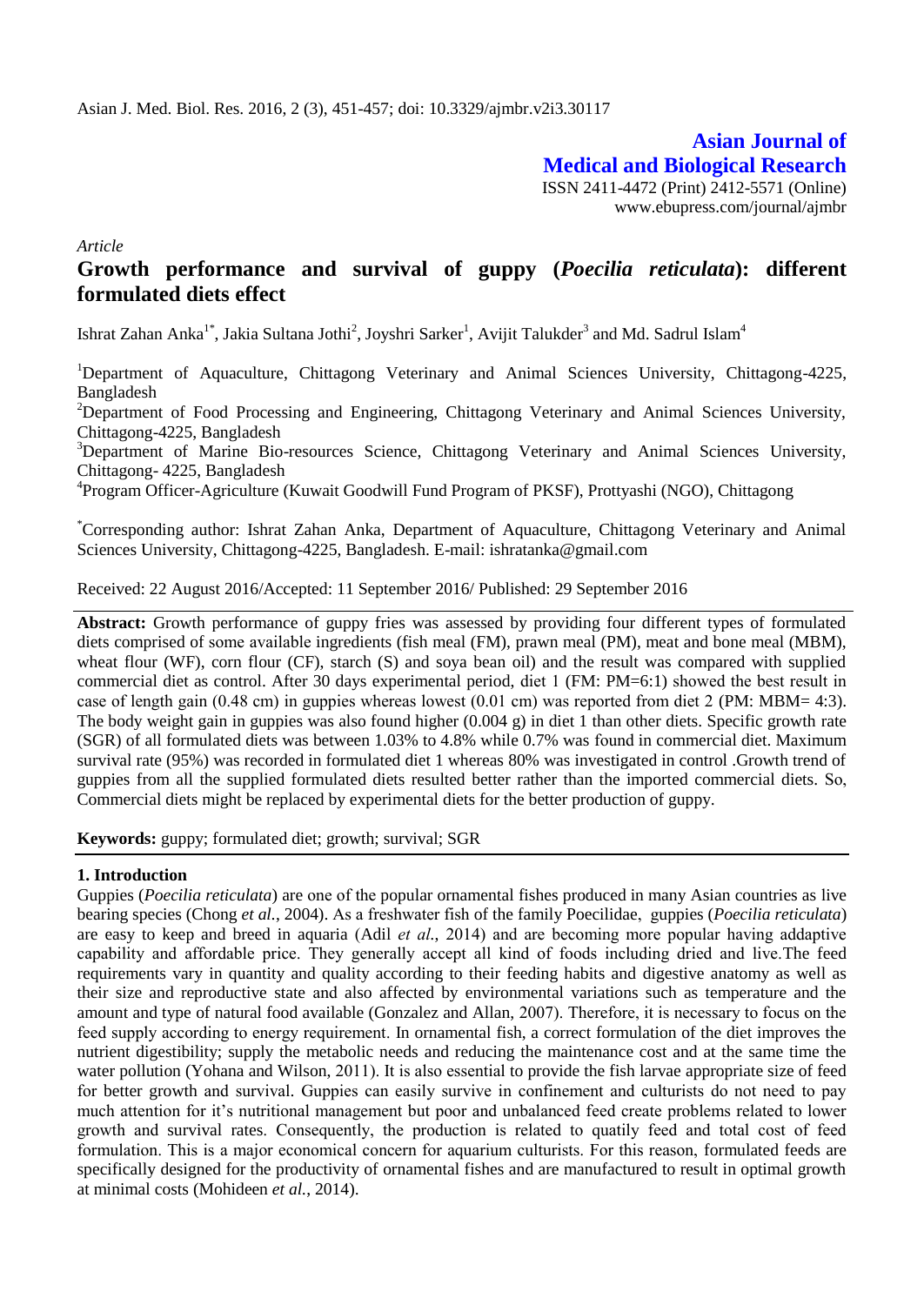Furthermore, ornamental fish culture has started to grow as an industry globaly.There are potentials of this sector for economy of the country like Bangladesh. About 6 billion of global trade is contributed by ornamental fishes (Venkataramani *et al.*, 2010). The start of the millennium projected an annual global exports of USD 176 million which compounded annually at a growth rate of 6.2% and reached around 342 million USD in 2010 (Tissera, 2012). Development of aquaculture technology, water management systems, better understanding of nutrition and aquatic disease management have helped this industry to reach every part of the world ( Tissera, 2010). Thus a wide range of aquarium fishes are culturing with both commercial and decorative aspects. Besides, the industrial development of guppy is influenced by suitable feed and feeding at their developmental stages from fry to adult. Several studies already established on the impacts of different feeds on the growth of edible fishes but studies related to dietary formulation performance in ornamental fishes are scarce (Nancy *et al.*, 2015). According to this regard, research is essential for the better understanding of nutritional requirements and growth pattern of important ornamental fishes. Therefore, the present study was carried out to investigate the effect of different formulated diets on water quality and the growth and survival performance of guppy fries.

#### **2. Materials and Methods**

#### **2.1. Experimental design and fry collection**

Total 300 guppy (*P. reticulata*) fry were purchased from commercial suppliers of Chittagong aquarium fish shops, Bangladesh and acclimatized in a large glass aquarium in laboratory condition for one day. Then the fries were divided into five experimental groups including a control, each with three replicates. The divisions were designed on the basis of formulated feeding trial. The study was conducted with 20 guppy fries (almost uniform size) in each 12 L (13 inch X 8 inch X 9 inch) rectangular glass aquarium of 10 L fresh tap water for 30 days in the laboratory of Aquaculture in Chittagong Veterinary and Animal Sciences University, Bangladesh. Length and weight of individual guppies were recorded before starting of the experiment using measuring scale and electric balance. Separate aquariums were marked regarding five different diets. Among those experimental diets, four types were formulated using different commonly available ingredients. Continuous aeration was provided by 2 aquarium air pump and diffusers. Excreta and leftover feed were removed weekly from the bottom of each aquarium through siphoning. In every 4 days, one third volume of water was changed from each experimental unit.

#### **2.2. Diet preparation and feeding**

Five types of diets were provided to guppy fries in the present study. Diet 1, diet 2, diet 3 and diet 4 were prepared using ingredients according to Table 1 whereas control was a commercially available pelleted feed (Fish meal, corn gluten meal, corn meal, soyabean meal, shrimp meal, vitamin, mineral and astaxanthin were used as ingredients, according to the level). Fish and prawn meal (FM:PM=6:1), prawn meal and meat and bone meal (PM:MBM= 4:3), meat and bone meal, prawn meal and fish meal (MBM:PM:FM=4:2:1) and wheat flour, prawn meal and fish meal (WF:PM:FM= 4:1:2) were used as key ingredients in diet-1, diet-2, diet-3 and diet-4 respectively. The quantity of corn flour, starch powder and soya bean oil were kept constant to prepare 1 kg diet. No preservatives, synthetic vitamins and minerals were added. Feeds were made pellet through standard process and kept in fully air tight container after air drying in room temperature. Feeding was carried out thrice a day at 9:30am, 1:00pm and 5:00pm throughout the experimental period. Fry were initially fed at a rate of 100% of their body weight however the rate minimized gradually to 80%, 60% and 40% in every consecutive week interval. Fish health was monitored regularly though eye observation and dead fish were taken away immediately without any replacement.

| Ingredients              | Diet $1(g/kg)$ | Diet $2(g/kg)$ | Diet $3(g/kg)$ | Diet $4(g/kg)$ | Control       |
|--------------------------|----------------|----------------|----------------|----------------|---------------|
| Fish meal (FM)           | 600            |                | 100            | 200            | Commercial    |
| Prawn meal (PM)          | 100            | 400            | 200            | 100            | pelleted feed |
| Meat and bone meal (MBM) | $\Omega$       | 300            | 400            |                |               |
| Wheat flour (WF)         | 0              | 0              |                | 400            |               |
| Starch $(S)$             | 50             | 50             | 50             | 50             |               |
| Corn flour (CF)          | 200            | 200            | <b>200</b>     | 200            |               |
| Sovabean oil             | 50             | 50             | 50             | 50             |               |

**Table 1. Ingredients quantity of prepared diets.**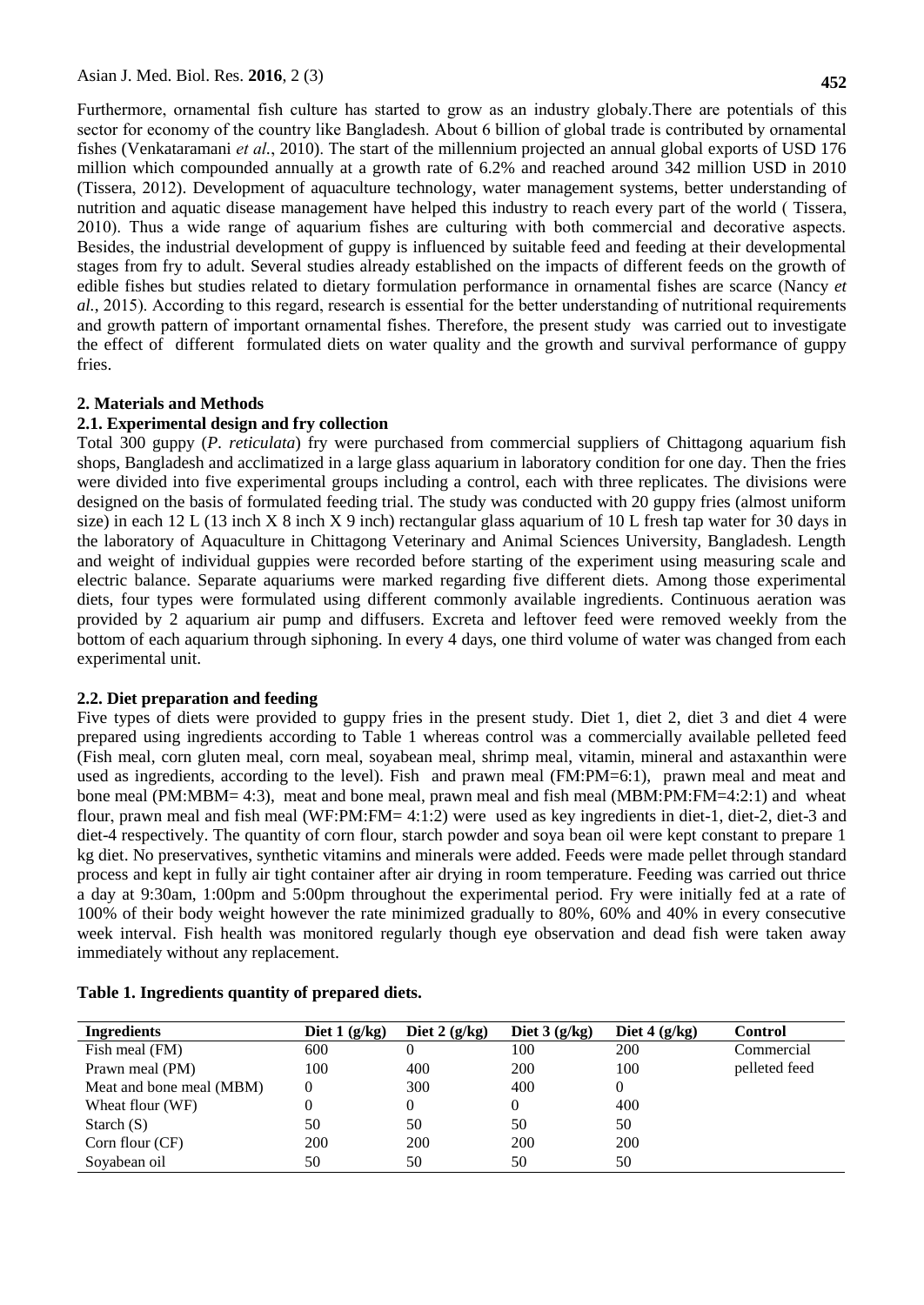# **2.3. Water parameters**

The water quality parameters (temperature, dissolved oxygen, pH and turbidity) were recorded daily throughout the experiment. The dissolved oxygen and temperature was measured using portable meter (EcoScense DO 200A, USA). pH was observed by pen pH meter (LT-Lutron pH-207, Taiwan) and turbidity assessed through turb meter (Turb 430IR,USA).

# **2.4. Growth parameters**

During the investigation, length and weight of individual guppy fry from all the respective aquariums were measured and recorded on the first day, followed by once again at the end of the experiment. Survival was also evaluated. Survival and Growth rate of *Poecilia reticulata* fry was calculated respectively for a period of 30 days using following equations:

(i) Body weight increase (BWI) (g) =  $W_t - W_0$  (Tacon, 1990)

(ii) Percent body weight increase (PBWI)  $%$   $=$   $[(W_t - W_0)/W_t] \times 100$  (Bekcan *et al.*, 2006)

(iii)Length gain (cm) = Mean final length  $(L_t)$  – Mean initial length  $(L_0)$ 

(iv) Percent length gain (%) =  $[(Mean final length (L<sub>t</sub>) - Mean initial length (L<sub>0</sub>))/Mean final length (L<sub>t</sub>)] \times 100\%$ (v) Specific growth rate (SGR)  $(\frac{\%}{day}) = (\ln W_t - \ln W_0) \times 100$  t<sup>-1</sup> (Hevroy *et al.*, 2005)

(vi) Body weight gain (BWG) (g) =  $(W_t - W_0) \times N_t$  (De Silva and Anderson, 1995)

(vii) Daily growth rate (DGR)  $(\% ) = [(W_t - W_0)/t] \times 100$  (De Silva and Anderson, 1995)

(viii) Survival  $(\%) = N_t \times 100 N_0^{-1}$  (Ai *et al.*, 2006)

Here,  $W_t$  and  $W_0$  were mean final and initial fish weight (g) and  $L_t$  and  $L_0$  were mean final and initial length (cm) respectively;  $N_t$  and  $N_0$  were final and initial numbers of fry in each treatment aquarium respectively and t is the experimental duration in days.

# **2.5. Data processing and statistical analysis**

The derived data from the feeding trials were incorporated in Microsoft office excel sheets. Processed data then were analyzed to compare the effect of different experimental diets on the growth and survival of guppy fry. Growth parameters and water quality parameters according to five different diets were compared by using oneway ANOVA. Statistical data analysis was accomplished with SPSS software version 16.0 to evaluate the significant differences among treatments.

## **3. Results and Discussion**

## **3.1. Physicochemical properties of water**

Water quality parameters were recorded to assess the overall growth pattern of guppies. Highest pH (8.33) and temperature (30.14 $^{\circ}$ C) were observed in control whereas the lowest (7.95) was reported in diet 2 (Figure1). Highest DO (4.84 mg/L) and lowest turbidity (3.3 FNU) were investigated in diet 2 whereas lowest DO (4.44 mg/L) and highest turbidity (11.38 FNU) were found in diet 4 (Figure 2). pH in all diets was positively correlated with DO ( $p<0.05$ ) and turbidity ( $p<0.01$ ) while negatively correlated with water temperature ( $p<0.01$ ) (Table 2). The parameters were in between optimum range and similar trend was found in case of pH and temperature rather than DO in Bishnoi (2014) (pH7.9, DO7.4 mg/L and temperature  $27^{\circ}$ C). The water quality parameters were kept within the tolerable range. Therefore, there was no effect of water quality parameters on the growth and survival of guppy fries.

|                  |  |  | Table 2. Correlation among water parameters (pH, DO=Dissolve oxygen, Tem=Water temperature, |  |  |
|------------------|--|--|---------------------------------------------------------------------------------------------|--|--|
| Turb=Turbidity). |  |  |                                                                                             |  |  |

| <b>Parameter</b> | pH                   | DO       | Tem   | Turb |
|------------------|----------------------|----------|-------|------|
| pН               |                      |          |       |      |
| D <sub>O</sub>   | $0.182$ <sup>*</sup> |          |       |      |
| Tem              | $-0.313***$          | $-0.055$ |       |      |
| Turb             | $0.288^{**}$         | 0.038    | 0.022 |      |

\*\* Correlation is significant at the 0.01 level (2-tailed); \* Correlation is significant at the 0.05 level (2-tailed)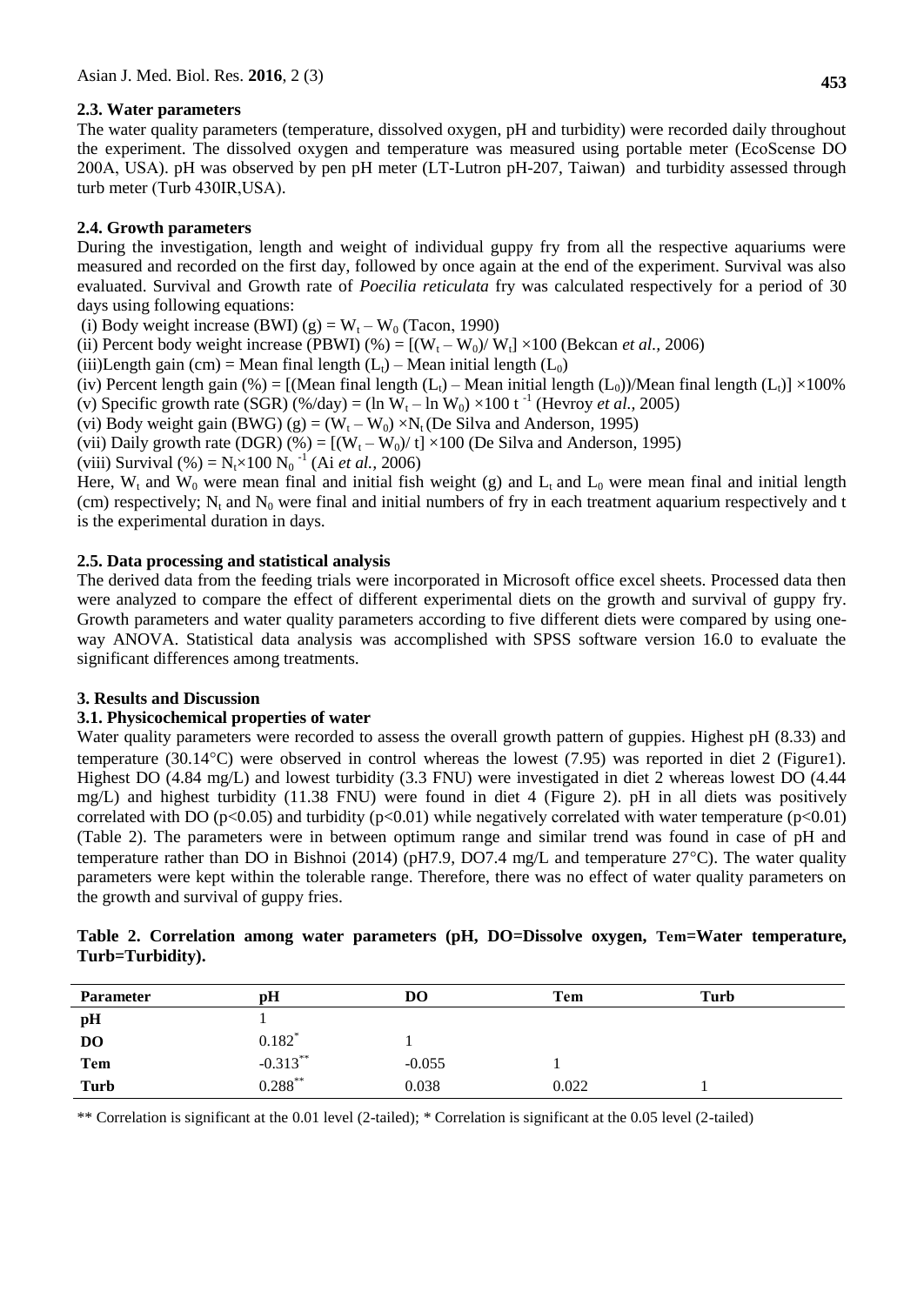

**Figure 1. pH and temperature from different diets** 



**Figure 2. Do and turbidity from formulated diets.** \*\*D-1= Diet 1, D-2= Diet 2, D-3= Diet 3 and D-4= Diet 4 in the figures

#### **3.2. Growth performance**

The growth performances were analyzed and compared with control diet. Growth pattern, survival and weight gain (%) had significantly varied among all experimental diets. The highest body weight increase (0.068 g) was found in diet 1 whereas the lowest (0.021 g) was found in diet 4. As the stocking density remained same, the variations resulted for the ingredient composition of the diets. In diet 1, FM was the major component and indicated the highest final weight (0.089 g). It might be due to high crude protein content ingredient. This was agreed by Mohideen *et al.* (2014) who stated that high crude protein content, feed acceptability and other factors are responsible for higher growth rate in case of sailfin moly (another popular ornamental fish). Besides, second highest (0.078 g) final weight was observed in diet 2 though the major ingredient was WF as a major source of carbohydrate. On the other hand, lowest final weight (0.13 g) was investigated from the control and the percentsge of boby weight gain was also lowest (Table 3). Diet 1 resulted the highest (76.4%) percent body weight increase while lowest (19.23%) was reported from commercial diets (Figure 3). The maximum percent length gain (25.53 cm) was measured from fries fed with diet 1 followed by diet 3, diet 4 and diet 2. Besides, 12.37 cm percent length gain was observed from commercial diet (Figure 4). The poor growth from commercial feeds might be reuslted because commercial feeds are not always prepared following recommended requirement of major nutrient components. Among those, protein is considered as one of the crucial nutrients for the early stages of fish. Altaff *et al.*, 2015 also observed the same thing that *g*enerally, the commercial feeds contain a minimum of fishmeal and additional animal by-products. According to Goldblatt *et al*. (1979), pelleted feeds lose essential nutrients like water soluble vitamins and amino acids during exposure to water within a short period. Bergot (1986) demonstrated that artificial feed changes the relationship between the animal and its environment.

Specific growth rate (SGR) was recorded highest (4.8%/day) in diet 1 followed by 2.01 %/day in diet 3, 1.29 %/day in diet 2 and 0.7 %/day in control (Figure 5).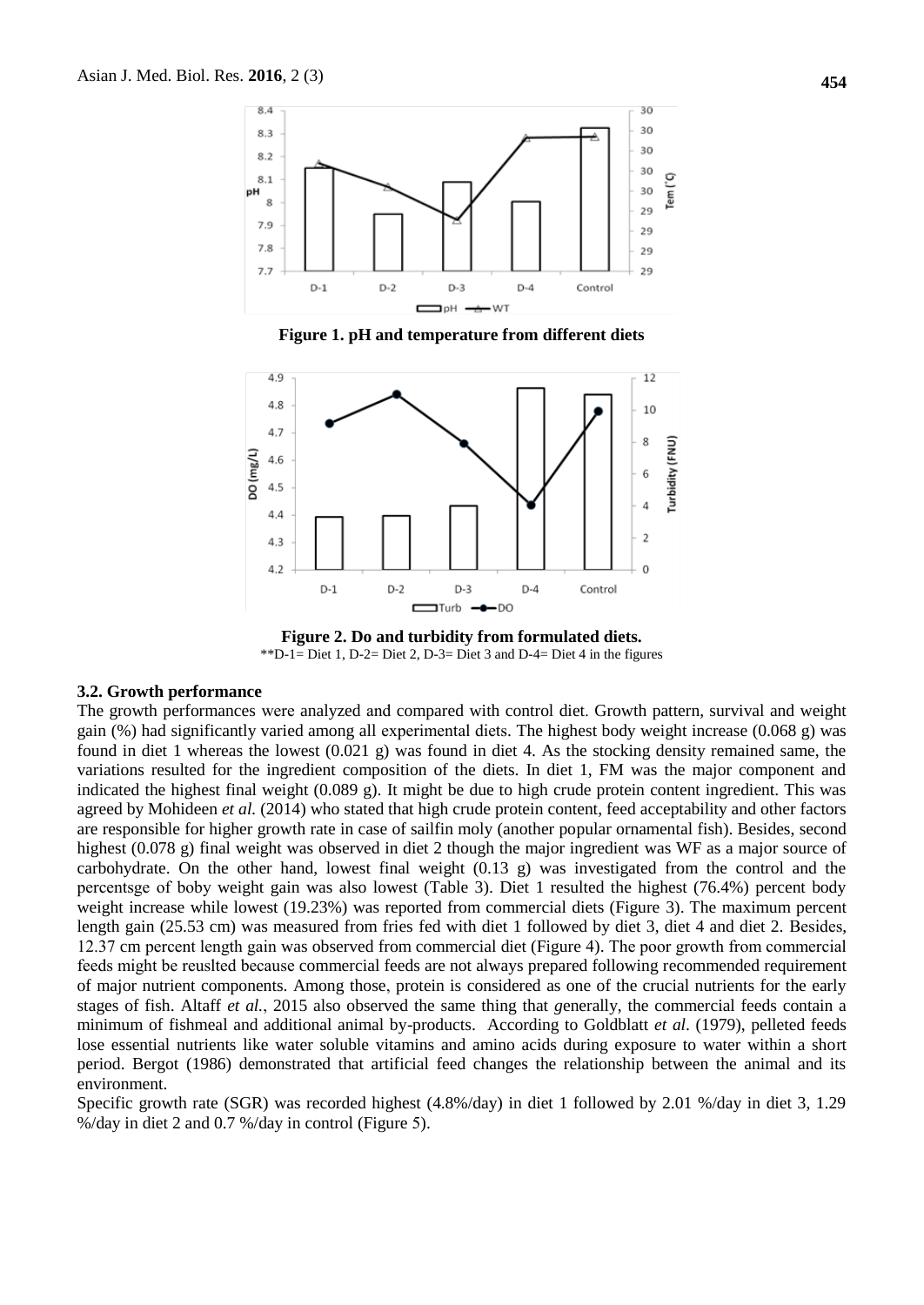| <b>Growth parameter</b> | Diet 1            | Diet 2            | Diet 3            | Diet 4            | <b>Control</b>    |
|-------------------------|-------------------|-------------------|-------------------|-------------------|-------------------|
| Initial length (cm)     | $1.395 \pm 0.177$ | $2.345 \pm 0.57$  | $1.52 \pm 0.368$  | $1.75 \pm 0.608$  | $2.49 \pm 0.609$  |
| Final length (cm)       | $1.88 \pm 0.487$  | $2.36 \pm 0.837$  | $1.57 \pm 0.808$  | $1.77+0.94$       | $2.86 \pm 0.35$   |
| Initial weight $(g)$    | $0.021 \pm 0.011$ | $0.094 \pm 0.05$  | $0.04 \pm 0.037$  | $0.057+0.06$      | $0.105 \pm 0.066$ |
| Final weight $(g)$      | $0.089 \pm 0.041$ | $0.139 \pm 0.068$ | $0.073 \pm 0.044$ | $0.078 \pm 0.052$ | $0.13 \pm 0.121$  |
| BWI(g)                  | 0.068             | 0.045             | 0.033             | 0.021             | 0.025             |
| Length gain (cm)        | 0.48              | 0.01              | 0.05              | 0.02              | 0.37              |
| BWG(g)                  | 0.004             | 0.003             | 0.002             | 0.001             | 0.002             |
| $DGR(\% )$              | 0.23              | 0.02              | 0.11              | 0.07              | 0.08              |

**Table 3. Growth performance of** *P. reticulate* **fry fed with formulated and commercial diets.** 

In the present experiment, guppies fed with commercial feed had the survival rate of 80% which is similar with survival of both diet 3 and diet 4. By contrast, the highest survival rate (95%) was reported from diet 1 and 90 % guppies were recorded remaining live from diet 2 at the end of the 30 days experiment (Figure 6). The results indicated that mortality rates were higher in fishes feed with commercial feed rather than formulated diets. Altaff *et al.* (2015) investigated the similar results in mollies when those were fed with commercial pellet feed and different types of formulated feeds.

Growth parameters data from different diets were positively and significantly correlated with each other throughout the experiment  $(p<0.01)$  (Table 4). It is resulted from the study that diet 1 evidenced the better growth rate in guppy fries compared with the other prepared diets and control. Moreover, formulated diets reported the better growth pattern than that in commercial feed. No toxicity, abnormal behavior and disease prevalence was recorded and mortality rate was also lower during the study.

|  |  | Table 4. Correlation among different experimental diets. |  |  |
|--|--|----------------------------------------------------------|--|--|
|--|--|----------------------------------------------------------|--|--|

| <b>Diets</b>   | Diet-1    | Diet-2     | Diet-3    | Diet-4 | <b>Control</b> |  |
|----------------|-----------|------------|-----------|--------|----------------|--|
| Diet-1         |           |            |           |        |                |  |
| Diet-2         | $.914***$ |            |           |        |                |  |
| Diet-3         | $.968***$ | .983**     |           |        |                |  |
| Diet-4         | $.909***$ | $1.000***$ | $.979***$ |        |                |  |
| <b>Control</b> | $.843***$ | $.988***$  | $.948***$ | .989** |                |  |

\*\*. Correlation is significant at the 0.01 level (2-tailed).



**Figure** 3. **Percentage of body weight increase (BWI)**. **Figure** 4. **Percent length gain.**







**Figure** 5. **SGR value from different diets. Figure** 6**. Survival of fries fed with diets.**  \*\*D-1= Diet 1, D-2= Diet 2, D-3= Diet 3 and D-4= Diet 4 in the figures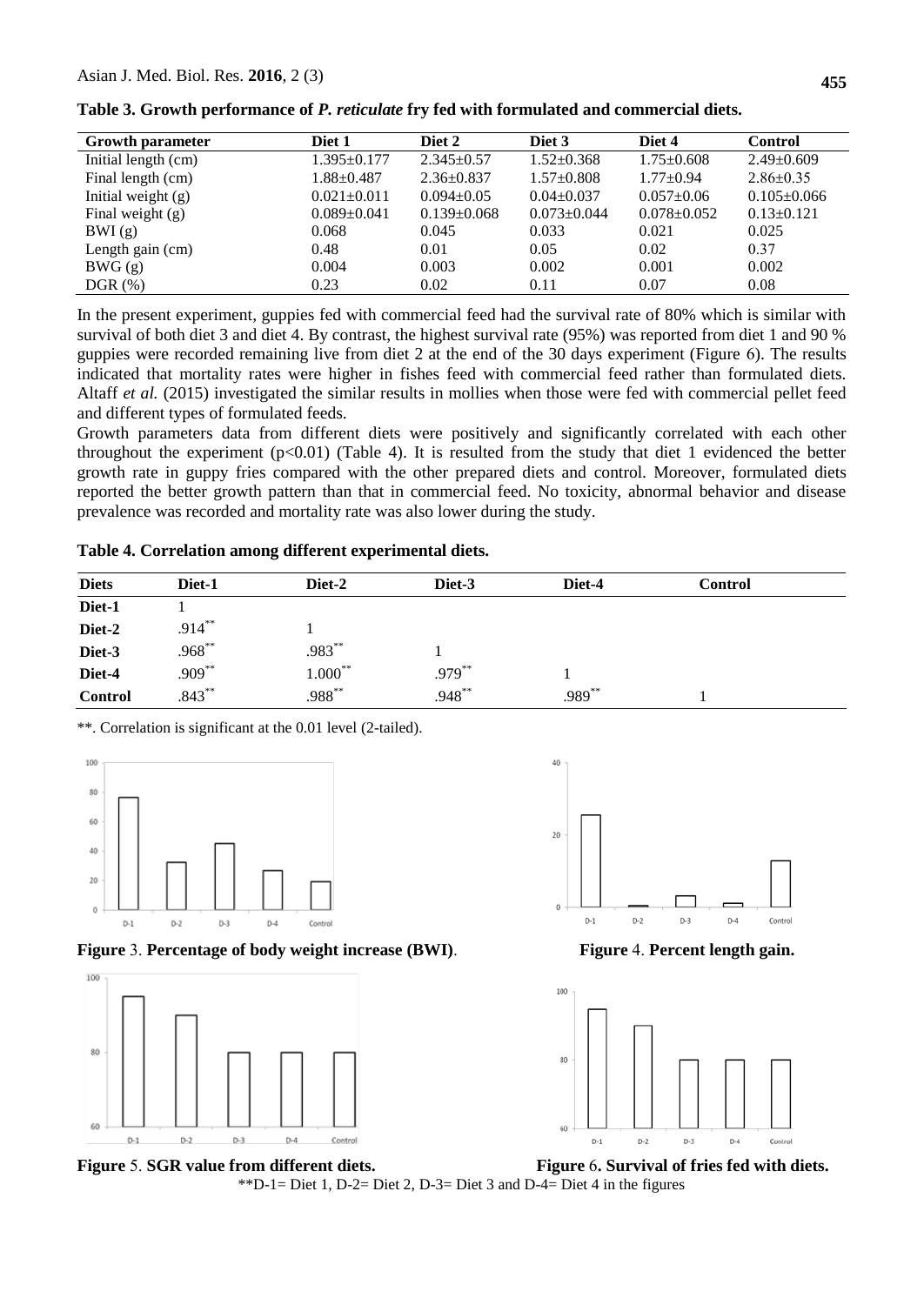#### **4. Conclusions**

The study showed that, among the formulated diets those which are prepared mainly by fish meal, prawn meal and meat and bone meal resulted better growth than the commercial pelleted feed. The higher cost involvement, poor growth, less survival and higher mortality rate of imported commercial feeds brought less success in guppy farming as well as in ornamental aquaculture industry. On the other side, the less cost involvement and quality assured formulated feeds can bring a lot of change in this sector. Thus, the experimental diets could be used in commercial guppy farming by improving survival rate and growth performance. The further studies could be done by optimizing of stocking density and nutritional analysis of dry feed with different feeding level and scaling up of the rearing protocols to get better production of guppy.

#### **Acknowledgements**

The research was supported by all the technical and logistic facilities from the laboratory of Aquaculture, Chittagong Veterinary and Animal Sciences University, Bangladesh.

#### **Conflict of interest**

None to declear.

## **References**

- Adil S, T Sisman and Ü Incekara, 2014. An investigation on the growth and reproductive performance of *Poecilia reticulata* Peters (Cyprinodontiformes: Cyprinidae) fed diets with dried insects. Munis Entomology & Zoology, 9: 638-644.
- Ai Q, K Mai, B Tan, W Xu, Q Duan, H Ma and L Zhang, 2006. Replacement of fish meal by meat and bone meal in diets for large Yellow croaker (*Pseudosciaena crocea*). Aquaculture, 260:255 -263.
- Altaff K, V Sumithra, A Janakiraman and AH Ali, 2015. Growth and survival of fingerlings of black molly (*Poecilia sphenops*) with different animal protein based formulated diets. International Journal of Pure and Applied Zoology*,* 3: 375-381.
- Bekcan S, L Dogankaya and GC Cakirogullari, 2006. Growth and body composition of European catfish (*Silurus glanis L*.) fed diets containing different percentages of protein. The Israeli Journal of Aquaculture-Bamidgeh, 58:137-142.
- Bergot P, 1986. Elevage larvaire de la carpe commune (*C. carpio*): alimentation arti¢cielle. In: Aquaculture of Cyprinids (ed. by R. Billard & J. Marcel) INRA, Paris, France., pp. 227-234.
- Bishnoi RK, 2014. Study of culture of ornamental live bearer fishes in small cement tanks as an additional source of income. World Journal of Environmental Biosciences, 3:77-80.
- Chong ASC, SD Ishak, Z Osman and R Hashim, 2004. Effect of dietary protein levels on the reproductive performance of female swordtails *Xiphophorus helleri* (Poecilidae). Aquaculture, 234: 381-392.
- De Silva SS and TA Anderson, 1995. Fish nutrition in Aquaculture, Chapman & Hall. Press London. pp. 319.
- Goldblatt MI, WD Brown and DE Conklin, 1979. Nutrient leaching from pelleted rations. In Finfish Nutrition and Fishfeed Technology. Halver, J.E. and Tiews K., 2:118–125.
- Gonzalez C and G Allan, 2007. Preparing farm-made fish feed. Nelson Bay: NSW Department of Primary Industries. Port Stephens Fisheries Centre Private Bag 1, Nelson Bay NSW 2315.
- Hevroy EM, M Espe, R Waagbo, K Sandness, M Rund and G Hemre, 2005. Nutrition utilization in Atlantic salmon (*Salmo salar*) fed increased level of fish protein hydrolyses during a period of fast growth. Aquaculture Nutrition, 11:301-313.
- Mohideen AKS, MA Sheriff and K Altaff, 2014. Effect of three different feeds on the growth and survival of sailfin molly *Poecilia latipinna* (Lesueur, 1821)*.* Revelation and Science, 4: 45-48.
- Nancy AA, S Rajareegam, J Ganesh and MCJ Milton, 2015. Partial replacement of fishmeal with seagrass *Syringodium isoetifolium* in formulated diets to evaluate the growth performance of freshwater ornamental fish *Poicilia reticulate*. Biolife., 3:132-139 .
- Tacon AGJ, 1990. Standard method for nutritional and feeding of farmed fish and shrimp. Argent librations press. Vol 1. pp. 117.
- Tissera K, 2010. An analysis of global trade data on Ornamental Fish, export, import trade provided by the FAO Fishery Statistics Division. Presented in International Aqua Show February 12, 2010, Kochi.
- Tissera K, 2012. The Global Ornamental Fish Industry An Outline of the First Decade of the New Millennium. International Conference Sustainable Ornamental Fisheries Way Forward, Souvenir, held on March 23–25, 2012, Kochi.